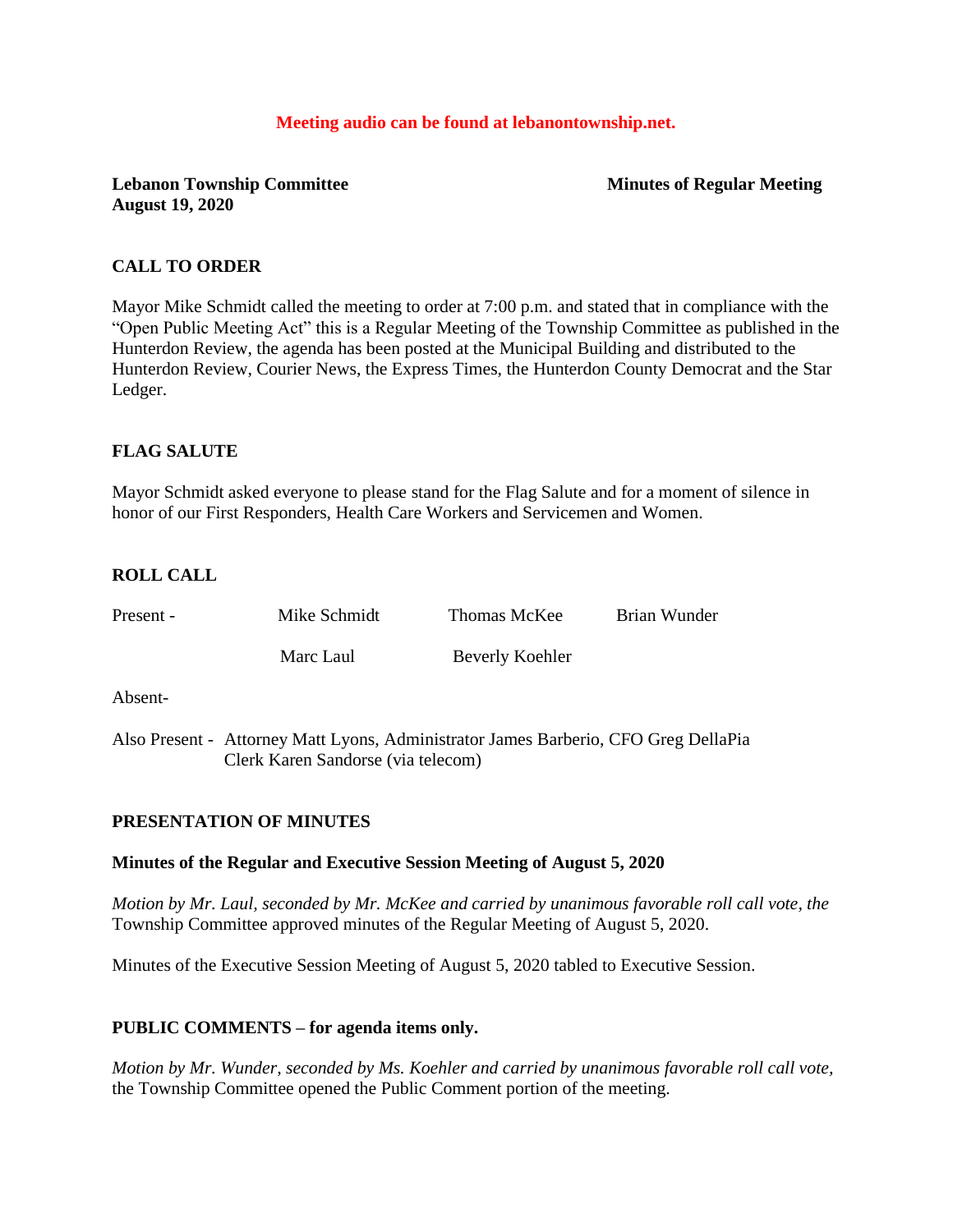LTCM 08/19/2020 Page **2** of **9**

A few members of the Historian Committee commented on the proposed amendment to the Historian's Ordinance and questioned why the members were not informed that it is being amended. They noted that they were a part of the original ordinance and raised concerns with not being included in the amendment. They would like to see the ordinance held until they have time to review it and provide comments. One member noted her support for the ordinance as it is necessary that clarification takes place.

Members of the public and the Anti-Racism Coalition of North Hunterdon stated their support for amending Resolution No. 18-2020. They would like Lebanon Township to take a stance and state their opposition to bigotry, hatred and racism.

*Motion by Mr. Wunder, seconded by Mr. McKee and carried by unanimous favorable roll call vote,* the Township Committee closed the Public Comment portion of the meeting.

## **ORDINANCE**

#### **Ordinance No. 2020-10 – Amending Chapter 40 – "Historian Committee"**

Mayor Schmidt said that a year and a half ago the Township adopted an ordinance establishing the Historian Committee. It was acknowledged that the Committee has functioned for many years but there was the need to ratify its formation. It has been found that there are words in the Ordinance that need clarification due to interpretation. Mayor Schmidt stated that the amendment is not to change the scope of the valuable work the Historians do. It is meant to define some legal issues that will provide clarity to both the Historians and the employees.

Mr. Wunder suggested holding a meeting with the Historians as they feel that they have been shunned by not being notified or included in the amendment. Discussion held.

Attorney Lyons stated that the Historians are a volunteer group who give their time to the Township; however, the employee-employer relationship, with the Curator and Assistant Curator, must rest with the Township Committee. It should not be with the volunteers, for the volunteer's protection. Attorney Lyons noted that public employees have many rights. To put a volunteer board in a supervisory capacity it will place all of the Township's managerial obligations onto volunteer members. Attorney Lyons stated that it is not fair to expect the volunteers to know all that the Township Committee does with the way in which to treat an employee, as well as, the Township's policies.

Mr. Barberio stated that he requested the Historian Ordinance because he had a meeting and wanted to read it. He reviewed the Ordinance and pointed out Chapter 83 Section 5. Mr. Barberio said that he knows that a volunteer cannot direct an employee so he spoke with the Township Attorney. Mr. Barberio stated that committees are advisory. They can provide advice to the Township Committee for consideration but they cannot direct an employee. Mr. Barberio said that once he read the "Powers" under Chapter 83 Section 5, he informed Attorney Lyons that he would not recommend for any Committee to direct an employee. Mr. Barberio stated that he feels that the Township Committee should take action to remove the portion of the ordinance under "Powers" that references "collaboration".

*Motion by Mr. McKee, seconded by Mr. Laul and carried by favorable roll call vote, the Township*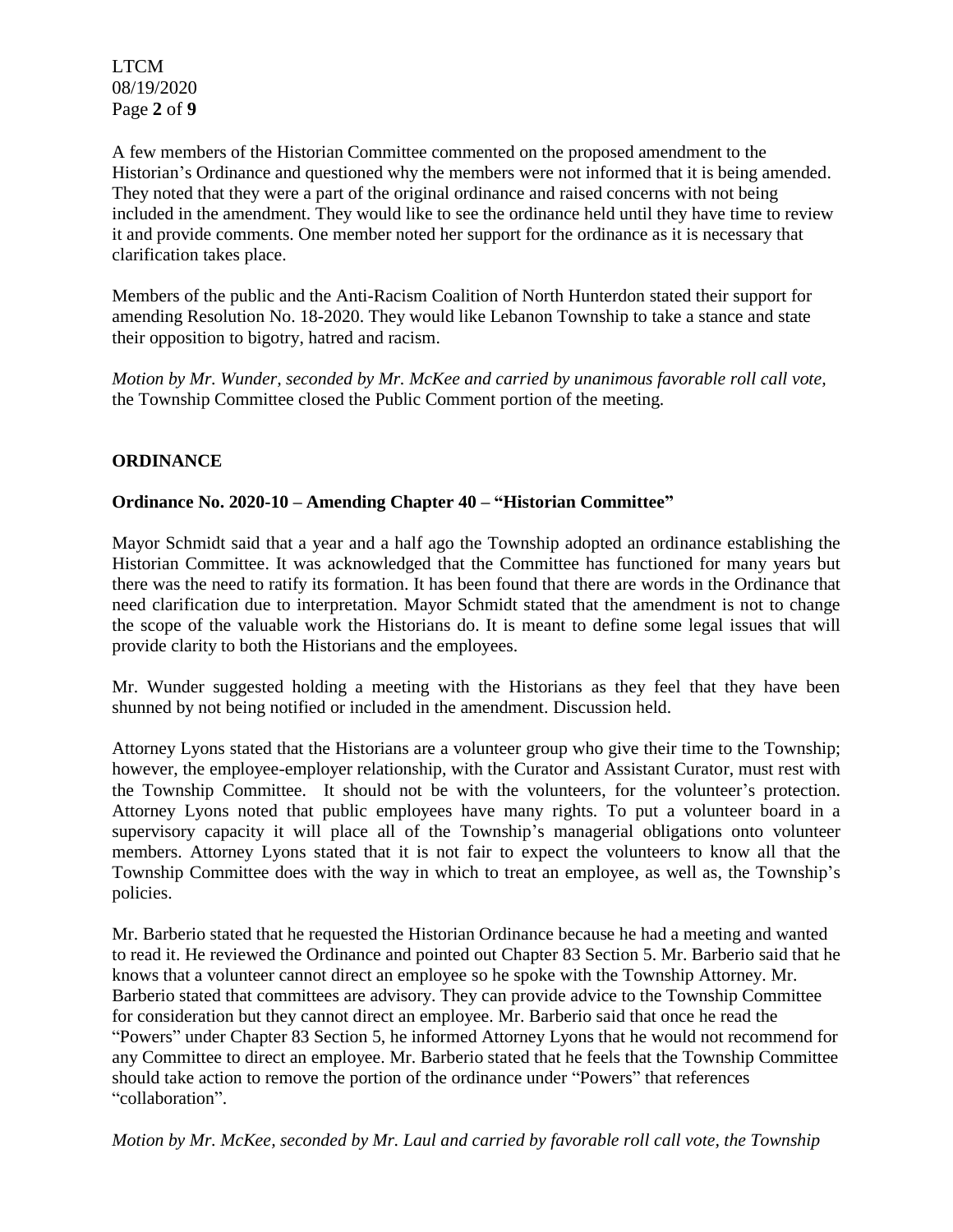LTCM 08/19/2020 Page **3** of **9**

Committee approved Ordinance No. 2020-10, on first reading, as entitled below. AYES: Laul, McKee, Schmidt NAYS: Koehler, Wunder

#### **Introduction**

## TOWNSHIP OF LEBANON COUNTY OF HUNTERDON ORDINANCE NO. 2020-10 AN ORDINANCE AMENDING CHAPTER 40 TO THE CODE OF THE TOWNSHIP OF LEBANON, COUNTY OF HUNTERDON, STATE OF NEW JERSEY, SPECIFICALLY ENTITLED "HISTORIAN COMMITTEE

#### **Public Hearing to he Held on September 16, 2020**

#### **RESOLUTIONS**

#### **Resolution No. 59-2020 - Urging the Re-Opening of Voorhees State Park**

*Motion by Ms. Koehler, seconded by Mr. Wunder and carried by unanimous favorable roll call vote,* the Township Committee approved Resolution No. 59-2020 as written below.

## TOWNSHIP OF LEBANON HUNTERDON COUNTY, NEW JERSEY RESOLUTION NO. 59-2020 RESOLUTION URGING THE RE-OPENING OF VOORHEES STATE PARK

WHEREAS, Voorhees State Park is more than 1,400 acres of woods with trails for passive recreation as well as ballfields for active recreation and was closed to the public for the indefinite future on August 10, 2020; and

WHEREAS, Voorhees State Park is operated by the New Jersey Division of Parks and Forestry and the reason given for closure is to reassign staff to other State Parks with higher usage; and WHEREAS, the closure of Voorhees State Park will have the unintended consequence of increased crowding at other State, County and Local Parks, which runs opposite to the recommendations of the State Health Department for combating the COVID-19 pandemic; and

WHEREAS, the closure of Voorhees State Park will have the additional unintended consequence of reducing the sports activities of Voorhees High School, which has used the Voorhees State Park fields to reduce crowding at its own facilities; and

WHEREAS, the Governor of New Jersey has lifted the Stay at Home Order for residents but continues to order severe limits on recreational opportunities outside of State Parks, including closure of gyms and limits on restaurants; and

WHEREAS, outdoor passive recreation such as hiking in the woods is the safest activity during the pandemic and is crucial for the physical and emotional well being of residents; and

WHEREAS, Voorhees State Park has operated with a small staff and the passive recreation areas require miniscule resources to allow residents to safely hike.

NOW THEREFORE BE IT RESOLVED that the Committee of the Township of Lebanon urges Governor Murphy to direct the New Jersey Division of Parks and Forestry to manage its resources to prioritize the re-opening of Voorhees State Park as soon as possible; and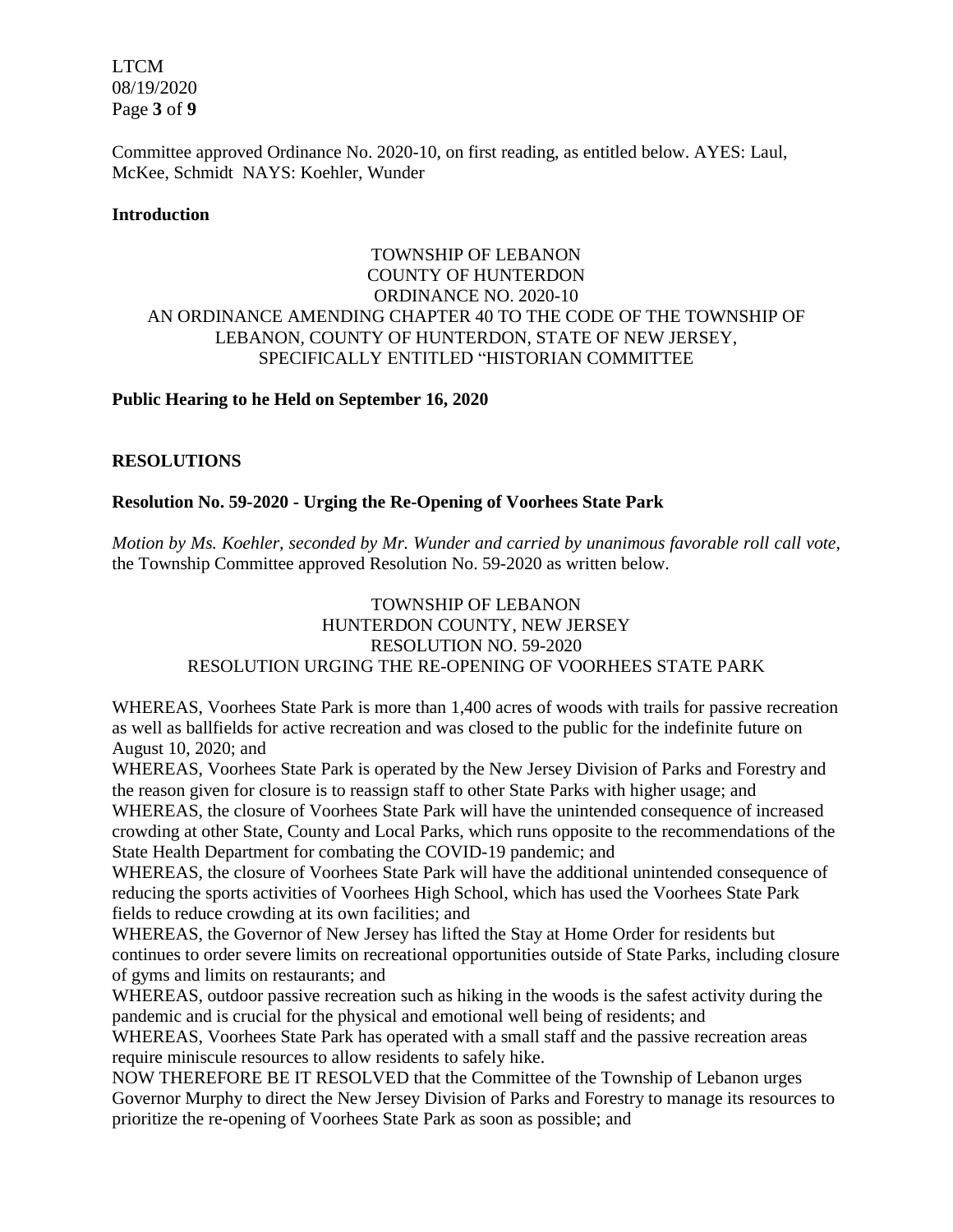LTCM 08/19/2020 Page **4** of **9**

BE IT FURTHER RESOLVED that a copy of this Resolution be sent to Governor Philip Murphy, Sen Doherty, Assemblymen Peterson and DiMiao, Freeholders of the County of Hunterdon, North Hunterdon Voorhees School District Superintendent Bender, Kerry Kirk Pflugh, Director Office of Local Government Assistance and the NJ Department of Environmental Protection.

#### **Resolution No. 60-2020 – Redemption of Tax Sale Certificate**

*Motion by Mr. Wunder, seconded by Mr. Laul and carried by unanimous favorable roll call vote, the* Township Committee approved Resolution No. 60-2020 as written below.

 TOWNSHIP OF LEBANON COUNTY OF HUNTERDON STATE OF NEW JERSEY RESOLUTION NO. 60-2020 REDEMPTION OF TAX SALE CERTIFICATE WHEREAS the Tax Collector did sell a Tax Sale Certificate #201801 on September  $21<sup>st</sup> 2018$  to Christiana T C/F CE1 Firstrust and, WHEREAS the amount of \$18,416.87 has been collected from Barbara Irvin, homeowner for Block 29 Lot 13, 35 Bunnvale Road, Califon, for the redemption of Tax Sale Certificate #201801, THEREFORE BE IT RESOLVED that the Treasurer be authorized to prepare and the Mayor, Treasurer and Clerk be authorized to sign a check in the amount of \$18,416.87 to Christiana T C/F CE1 Firstrust for the redemption amount and an additional check for \$18,000.00 for the premium monies collected at tax sale.

## **OLD BUSINESS**

#### **Women's Legal Right to Vote**

Ms. Koehler stated that this week and into next, the nation will be a celebrating a century of the Women's Legal Right to Vote. On August  $18<sup>th</sup>$  it will be 100 years since Tennessee became the  $36<sup>th</sup>$ State to ratify the  $19<sup>th</sup>$  Amendment. With the ratification the  $19<sup>th</sup>$  Amendment became law ensuring that the right to vote could not be denied based on gender.

Ms. Koehler stated that on August 26, 1920, Secretary of State Bainbridge Colby signed the Amendment into law from his home. Ms. Koehler stated that although the  $19<sup>th</sup>$  Amendment was a triumph for white women, American women of other heritages were occasionally excluded due to discriminatory state voting rules and, at times, the denial of United States Citizenship. A half of a century later, on August 6, 1965, President Lyndon Johnson signed the Voting Rights Act into law removing the inequitable barriers that prevented many people of color from voting.

## **ADMINISTRATOR UPDATE**

Mr. Barberio stated that he has been speaking with the Recreation Chair and Movie Night will be held in the Park, on August 28, 2020 at 8:00 p.m. Residents will be required to follow the Governor's Orders relative to COVID.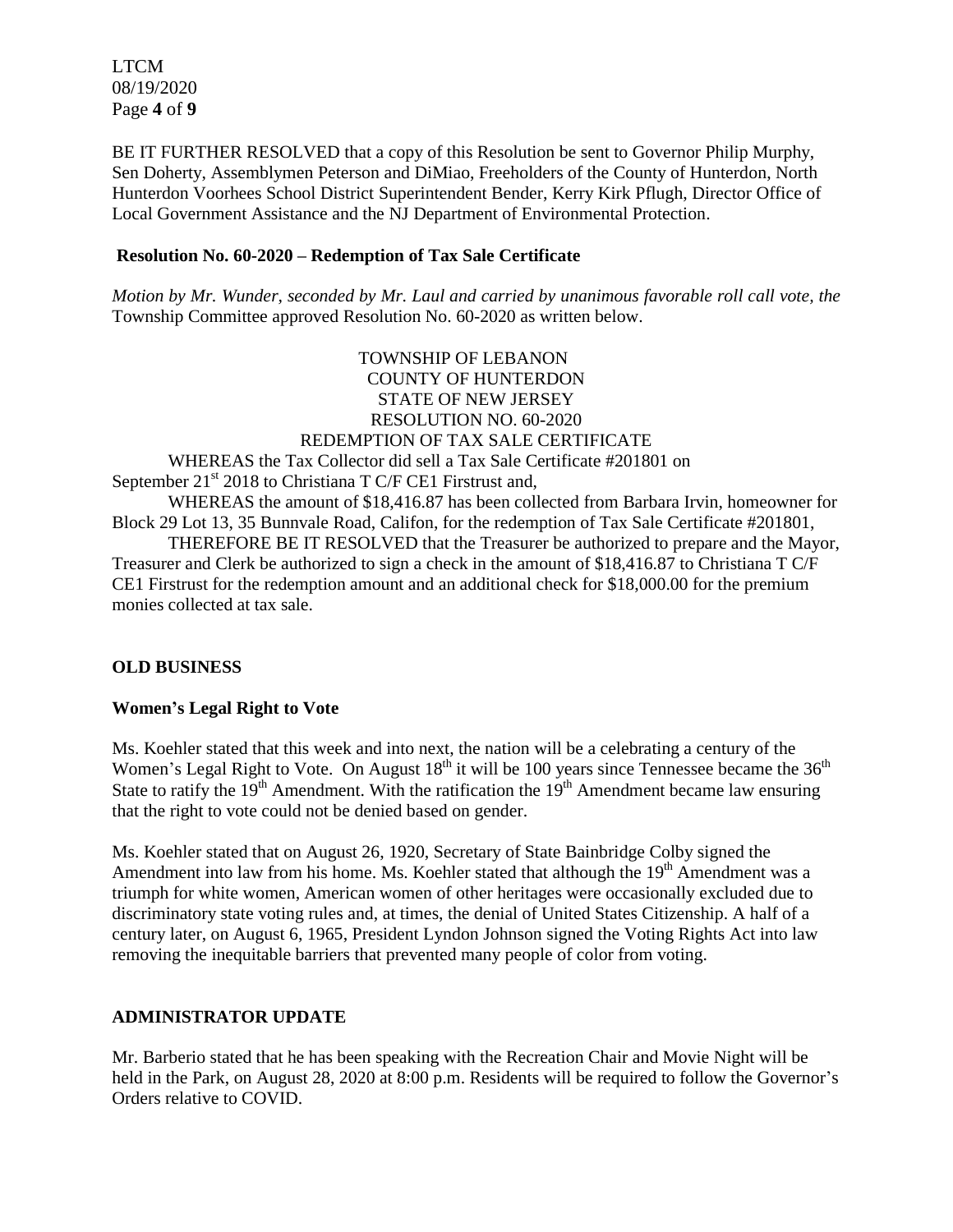LTCM 08/19/2020 Page **5** of **9**

Mr. Barberio stated that he has opened an Amazon account. He said that only certain employees will be eligible to order on behalf of the Township.

Mr. Barberio said that he interviewed an IT Consultant. The quote came back quite high. The consultant agreed to provide service to the Township on an as needed basis. Mr. Barberio will obtain hourly fees for the next meeting.

Mr. Barberio said that he, the DPW Manager and the Clerk met with Groendyke Insurance to complete paperwork for the renewal process.

Mr. Barberio said that the Purchasing Manual is almost done. He had to make changes as there have been changes in the laws this year.

Mr. Barberio stated that he received an email from OEM Coordinator Joe Maurizio regarding the 2020-2021 Hunterdon County Multi-jurisdictional Hazard Mitigation Plan Update. Mr. Barberio spoke to Township Engineer and the Township has been a part of the Plan since 2016. The Engineer has recommended that we continue with our participation.

Mr. Barberio read from correspondence that he received from the County stating: Your municipality is invited and strongly encouraged to participate in the update of the 2016 Hunterdon County Multi-Jurisdictional Hazard Mitigation Plan (HMP). Per federal regulation, all local governments must have a FEMA approved HMP in order to be eligible to apply for and receive federal mitigation grant funding for public and private mitigation projects, and further, these plans must be formally updated on a five-year cycle. The County has an HMP that is set to expire in August 2021. The County has been awarded a grant to update the plan as a full multi-jurisdictional HMP to include all municipalities. Please be aware that the State has indicated that it will no longer fund single jurisdiction plans or updates and is strongly encouraging all municipalities to become part of a countywide multi-jurisdictional plan.

Ms. Koehler asked if there are any updates in scheduling diversity trainings. Mr. Barberio said that he will speak with the insurance company to see if they offer the training online.

Attorney Lyons stated that in reviewing the agreement for the online payment service he discovered that the indemnification clause appears to be completely one sided. If they make an error the Township will be held responsible. Attorney Lyons will have a conversation with the vendor on such.

## **NEW BUSINESS**

#### **Committee's Response to Request to Amend Resolution No. 18-2020**

Mayor Schmidt stated that on August  $10<sup>th</sup>$  the Committee received a letter from the Anti-Racism Coalition of North Hunterdon. The letter was signed by approximately 45 individuals, many being Lebanon Township residents. Mayor Schmidt read the letter for the record. The Coalition is requesting that the Committee amend Resolution No. 18-2020, which was adopted at the 2020 Reorganization meeting, and provided recommended language.

Mayor Schmidt stated that the Committee has considered this subject in previous years. Events have made them review how the Committee would like Lebanon Township to be thought of. Mayor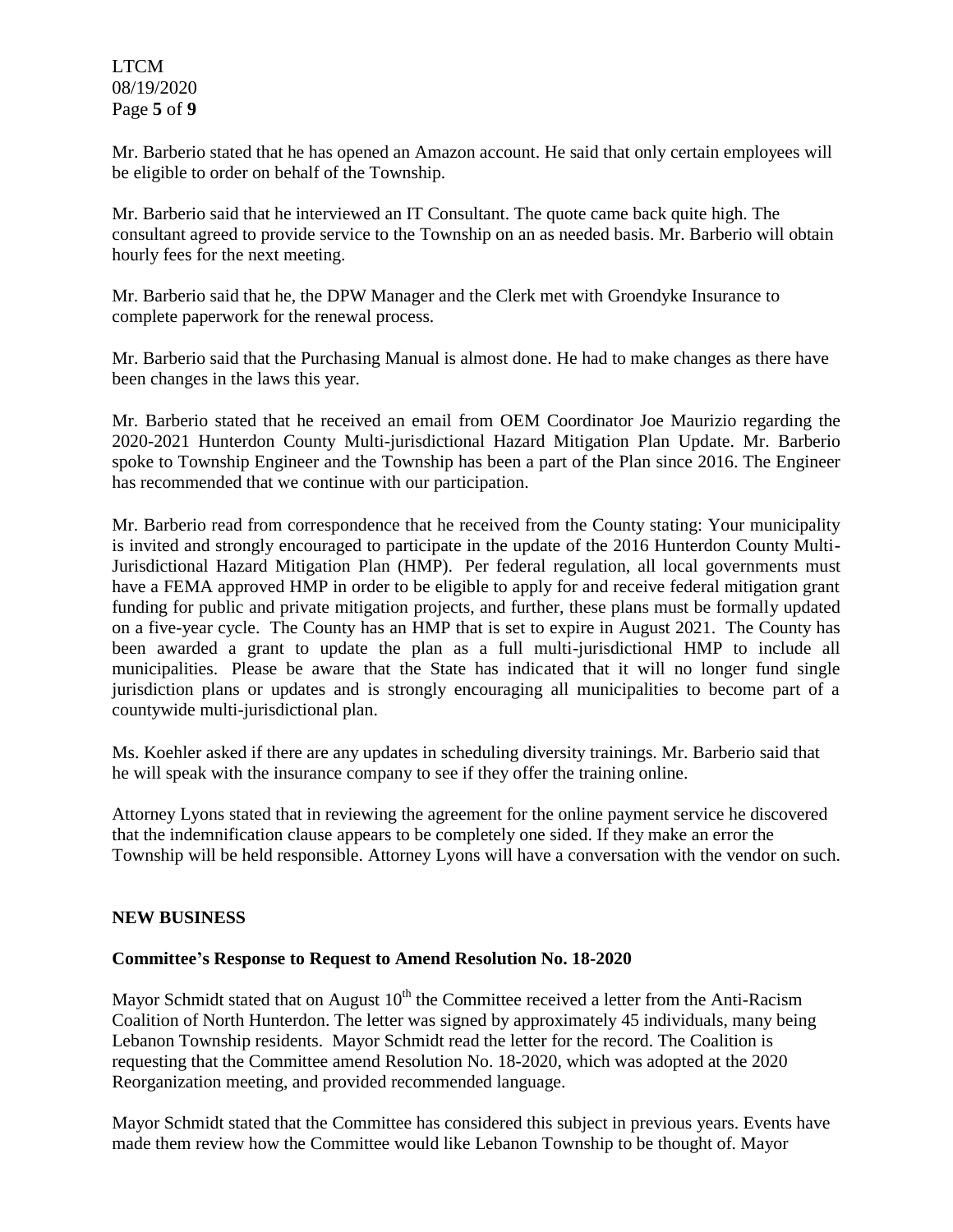LTCM 08/19/2020 Page **6** of **9**

Schmidt has distributed a letter to the Committee for consideration in a response to the Coalition's request. Mayor Schmidt read the letter for the record. Mayor Schmidt stated that there is no disagreement with the goal of anti-racism and the Committee does strive for better community. The Committee feels that the constructive approach is to emphasize respect for individual rights. It is best for the employees, volunteers and residents to know that it is the preferred and only direction people should take. Mayor Schmidt stated that the Committee feels that they have been proactive on this subject. The Committee feels that Resolution No. 18-2020 is most constructive as it stands. Mr. Wunder stated that he stands by the Resolution approved by the Committee in January. Mayor Schmidt stated that Lebanon Township is not silent. The Committee feels that they are ahead on the subject and have nothing to apologize for. The Committee shares the same goal, just different ways in which to get there. Mr. McKee stated that he likes the resolution the Committee approves each year and does not feel that anything needs to be added to it. He said that he agrees with respect and wanting a better place for everyone. Ms. Koehler said that she feels that the letter the Mayor drafted is very good. She noted that she would not mind possibly looking at the words of Resolution 18-2020 for next January. Ms. Koehler stated that it is good to look at it again to see if it can be improved. Mr. Laul stated that he understands the intent of the Coalition and he does not disagree with it. He feels that the resolution the Township has adopted is positive for the community. Mayor Schmidt stated that the Committee's position is not a rejection, it is dialogue.

*Motion by Mr. McKee, seconded by Mr. Wunder and carried by unanimous favorable roll call vote,* the Township Committee endorsed sending the letter drafted by Mayor Schmidt to the Anti-Racism Coalition of North Hunterdon.

## **Appointment of Special Law Enforcement Police Officer**

*Motion by Mr. McKee, seconded by Mr. Wunder and carried by unanimous favorable roll call vote,* the Township Committee appointed Thomas Y. Hash as Class III Special Law Enforcement Officer. Officer Hash will be assigned at Voorhees High School.

## **JCP&L- Tree Trimming**

Mayor Schmidt stated that he spoke with Mr. Stan Prater from JCP&L. Mr. Prater informed the Mayor that the damage which causes outages for days and days is related to trees. Each year JCP&L receives approval to increase the tree trimming program. Mr. Prater said that they need expressions of opinion from Towns as to whether they would like more aggressive vegetative management and for more trees to be taken down. Mr. Wunder highly agrees for more aggressive cutting. Subject will be on agenda for the next meeting.

## **PRESENTATION OF VOUCHERS**

Committee Members provided a description of vouchers exceeding \$1000.00.

*Motion by Mr. Wunder, seconded by Ms. Koehler and carried by unanimous favorable roll call vote,* the Township Committee approved the August 19, 2020 bill list in the amount of \$2,721,048.82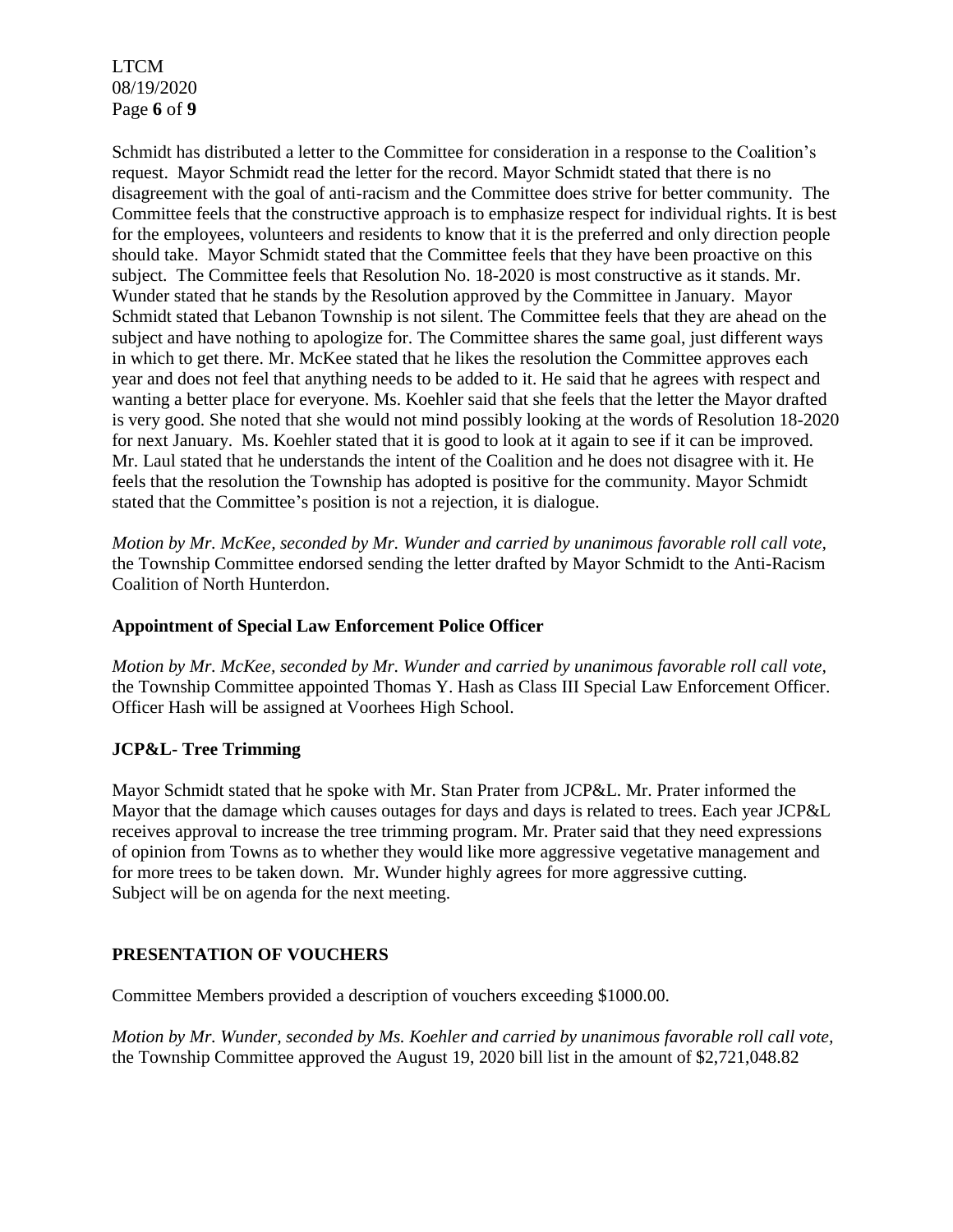LTCM 08/19/2020 Page **7** of **9**

#### **CORRESPONDENCE**

- a. Recreation Event Movie Night in the Park
- b. Tax Collector's Report for the Month of July 2020
- c. Spotted Lantern Fly Inspections- NJDEP Press Release is on Township Website.
- d. Curator's Report

## **PUBLIC COMMENTS**

*Motion by Mr. Wunder, seconded by Ms. Koehler and carried by unanimous favorable roll call vote,* the Township Committee opened the Public Comment portion of the meeting 8:32 p.m.

Ms. Laramie Silber provided recommendations to follow when ordinances are being considered by the Committee.

Ms. Sara Varga provided comments on the Committee's response to the Coalition's request. Mr. Victor Hoffman provided clarification on comments made during the meeting relative to the Historian's Ordinance.

*Motion by Mr. Laul, seconded by Ms. Koehler and carried by favorable roll call vote, the Township* Committee closed the Public Comment portion of the meeting at 8:40 p.m.

## **EXECUTIVE SESSION - Resolution No. 61 -2020**

*Motion by Ms. Koehler, seconded by Mr. Laul and carried by favorable roll call vote, the Township* Committee approved Resolution No. 61-2020 and convened into executive session at 8:40 p.m. No action will be taken.

## **TOWNSHIP OF LEBANON COUNTY OF HUNTERDON STATE OF NEW JERSEY RESOLUTION NO. 61-2020 RESOLUTION AUTHORIZING EXECUTIVE SESSION**

**WHEREAS**, the Open Public Meetings Act; *N.J.S.A.* 10:4-6 *et seq*., declares it to be the public policy of the State to insure the right of citizens to have adequate advance notice of and the right to attend meetings of public bodies at which business affecting the public is discussed or acted upon; and

**WHEREAS**, the Open Public Meetings Act also recognizes exceptions to the right of the public to attend portions of such meetings; and

**WHEREAS**, the Mayor and Committee find it necessary to conduct an executive session closed to the public as permitted by the *N.J.S.A*. 40:4-12; and

**WHEREAS**, the Mayor and Committee will reconvene in public session at the conclusion of the executive session;

**NOW, THEREFORE, BE IT RESOLVED** by the Mayor and Committee of the Township of Lebanon, County of Hunterdon, State of New Jersey that they will conduct an executive session to discuss the following topic(s) as permitted by *N.J.S.A*. 40:4-12: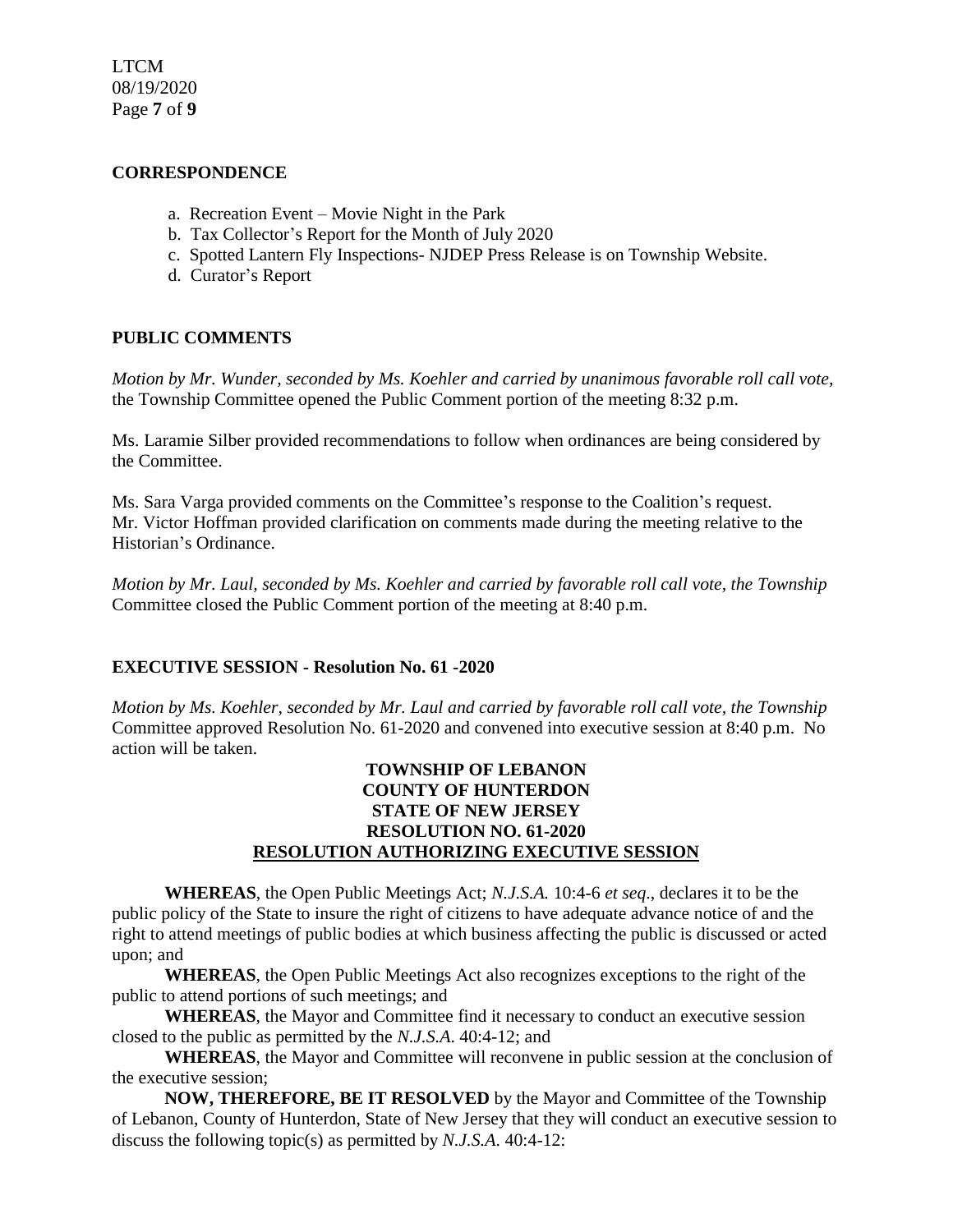LTCM 08/19/2020 Page **8** of **9**

\_\_\_\_\_\_A matter which Federal Law, State Statute or Rule of Court requires be kept confidential or excluded from discussion in public (Provision relied upon:

\_\_\_\_\_\_A matter where the release of information would impair a right to receive funds from the federal government;

\_\_\_\_\_\_\_\_\_\_\_\_\_\_\_\_\_\_\_\_\_\_\_\_\_\_\_\_\_\_\_\_\_\_\_\_\_\_\_\_\_\_\_\_\_\_\_\_\_\_\_\_\_);

\_\_\_\_\_\_A matter whose disclosure would constitute an unwarranted invasion of individual privacy; X A collective bargaining agreement, or the terms and conditions thereof (Specify contract: **CWA Union Contract**);

\_\_\_\_\_ A matter involving the purpose, lease or acquisition of real property with public funds, the setting of bank rates or investment of public funds where it could adversely affect the public interest if discussion of such matters were disclosed;

 $X$  Tactics and techniques utilized in protecting the safety and property of the public provided that their disclosure could impair such protection; **Building Safety and Executive Session Minutes** \_\_\_\_\_\_Investigations of violations or possible violations of the law;

X Pending or anticipated litigation or contract negotiation in which the public body is or may become a party; (The general nature of the litigation or contract negotiations is**: Municipal Court Agreement and Professional Services Contracts** \_\_\_X\_\_\_. The public disclosure of such information at this time would have a potentially negative impact on the municipality's position in the litigation or negotiation; therefore, this information will be withheld until such time as the matter is concluded or the potential for negative impact no longer exists.)

 Matters falling within the attorney-client privilege, to the extent that confidentiality is required in order for the attorney to exercise his or her ethical duties as a lawyer; (The general nature of the matter is: OR the public disclosure of such information at this time would have a potentially negative impact on the municipality's position with respect to the matter being discussed; therefore this information will be withheld until such time as the matter is concluded or the potential for negative impact no longer exists.*)*;

 X Matters involving the employment, appointment, termination of employment, terms and conditions of employment, evaluation of the performance, promotion or disciplining of any specific prospective or current public officer or employee of the public body, where all individual employees or appointees whose rights could be adversely affected have not requested in writing that the matter(s) be discussed at a public meeting; (The employee(s) and/or general nature of discussion is: **Police Department Policy**. And whereas the public disclosure of such information at this time would

violate the employee(s) privacy rights; therefore, this information will be withheld until such time as the matter is concluded or the threat to privacy rights no longer exists.;

\_\_\_\_\_\_Deliberation occurring after a public hearing that may result in the imposition of a specific civil penalty or loss of a license or permit;

BE IT FURTHER RESOLVED that the Mayor and Committee hereby declare that their discussion of the subject(s) identified above may be made public at a time when the Township Attorney advises them that the disclosure of the discussion will not detrimentally affect any right, interest or duty of the Township or any other entity with respect to said discussion.

BE IT FURTHER RESOLVED that the Mayor and Committee, for the reasons set forth above, hereby declare that the public is excluded from the portion of the meeting during which the above discussion shall take place.

The public meeting reconvened at 10:12 p.m.